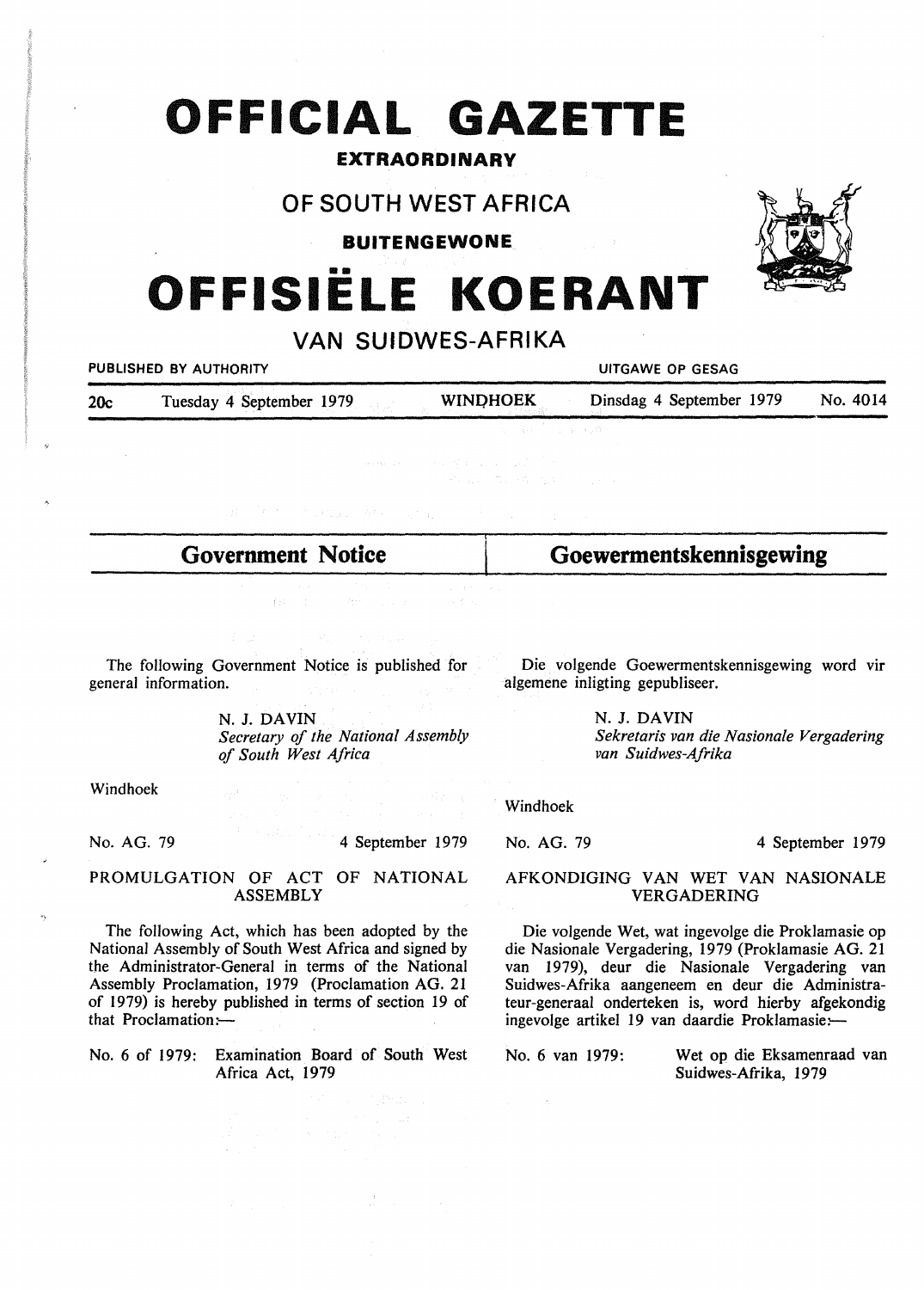**Act No. 6, 1979 EXAMINATION BOARD OF SOUTH WEST AFRICA ACT, 1979**  2. 31%

> *(Afrikaans text signed by the Administrator-General on 20 August 1979)*

> > ACT

#### **To establish an examinination board in respect of education in schools; to define its functions; and to provide for incidental matters.**

BE IT ENACTED by the National Assembly of South West Africa, as follows:-

1. (1) In this Act, unless the context indicates otherwise -

(i) "board" means the Examination Board of South West Africa established by section 2; (iii)

医细胞的 医心包的 网络小脑分裂

- (ii) "education authority" means the government, administration or other authority, including the Administrator-General, or the member or official thereof or, in the case of the Administrator-General, the officer in the Department of Education and Training or the Department of Coloured, Rehoboth and Nama Relations, as the case may be, by whom or under whose control schools are maintained, managed and controlled or subsidized under any education law or who in terms of any education law is with regard to education in schools maintained, managed and controlled or subsidized under such education law, competent to do anything that may be done by the board under section 4; (i)
- (iii) "education law" means
	- (a) the Black Education Act, 1953 (Act 47 of 1953);
	- (b) the Black Education Act, 1953, read with section 13 of the Damara Representative Authority Proclamation, 1977 (Proclamation R.150 of 1977), of the State President;
	- (c) any law made under section 17E of the Development of Self-government for Native Nations in South West Africa Act, 1968 (Act 54 of 1968), read with item 2 of the Schedule to that Act, by  $-$

(i) the Legislative Council of Caprivi; or

All and Controlling Service Art County

 $\label{eq:2} \varphi_{\alpha} \partial \gamma = - \beta_{\alpha} \mathcal{D} - \sqrt{1 - 2 \beta_{\alpha} \gamma_{\alpha} + \alpha_{\beta} \gamma_{\alpha}}$ 

C. Channel Society

group of products and

Definitions.

er syeal)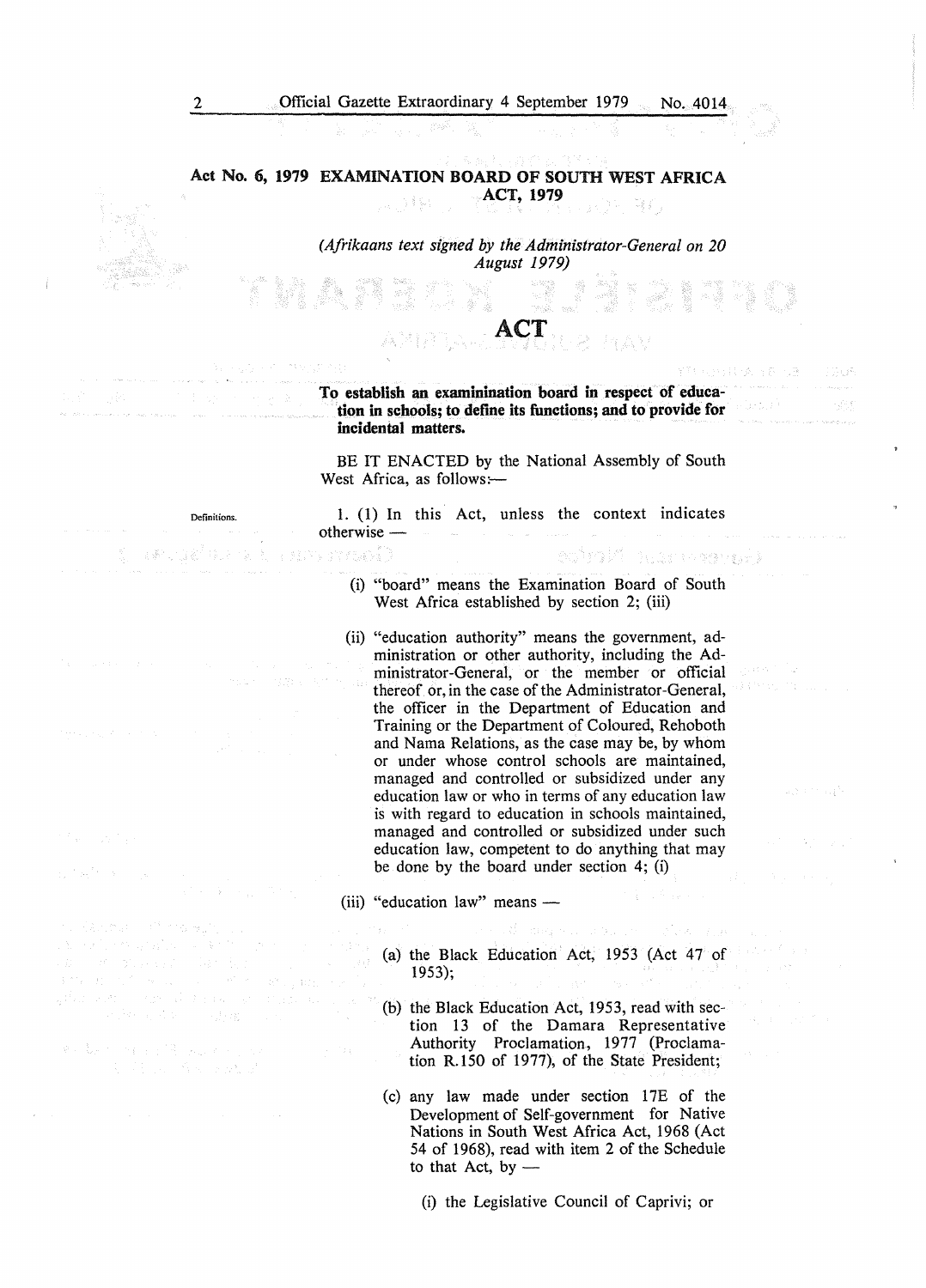#### **WET OP DIB EKSAMENRAAD VAN SUIDWES- Wet No. 6, 1979 AFRIKA, 1979**

*(Afrikaanse teks deur die Administrateur-generaal onderteken op 20 Augustus 1979)* 

### **WET**

#### **Om 'n eksamenraad ten opsigte van onderwys in skole in te stel; om sy werksaamhede te omskryf; en om vir bykomstige aangeleenthede voorsiening te maak.**

DAAR WORD BEPAAL deur die Nasionale Vergadering van Suidwes-Afrika, soos volg:-

1. (1) Tensy uit die samehang anders blyk, beteken in Woordomskrywings hierdie Wet  $-$ Salard English

( i) "onderwysowerheid" die regering, administrasie of ander owerheid, met inbegrip van die Administrateur-generaal, of die lid of amptenaar daarvan of, in die geval van die Adrninistrateur-generaal, die bearnpte in die Departement van Onderwys en Opleiding of die Departement van Kleurling-, Rehoboth- en Namabetrekkinge, na gelang van die geval. deur wie of onder wie se beheer skole kragtens 'n onderwyswet in stand gehou. bestuur en beheer of gesubsidieer word of wat ingevolge 'n onderwyswet bevoeg is om ten aansien van onderwys in skole wat kragtens daardie onderwyswet in stand gehou, bestuur en beheer of gesubsidieer word. iets te doen wat die raad kragtens artikel 4 kan doen; (ii)

(ii) "onderwyswet"  $-$ 

(a) die Wet op Swart Onderwys. 1953 (Wet 47 van 1953);

 $\{1, \ldots, \frac{1}{2}\}$  .

- (b) die Wet op Swart Onderwys. 1953, gelees met artikel 13 van die Proklamasie op die Damara- Verteenwoordigende Owerheid, 1977 (Proklamasie R.150 van 1977), van die Staatspresident;
- (c) 'n wet wat kragtens artikel l 7E van die Wet op die Ontwikkeling van Selfregering vir Naturelle-volke in Suidwes-Afrika, 1968 (Wet 54 van 1968), gelees met item 2 van die Bylae by daardie Wet, gemaak is deur -

<sup>(</sup>i) die Wetgewende Raad van Caprivi; of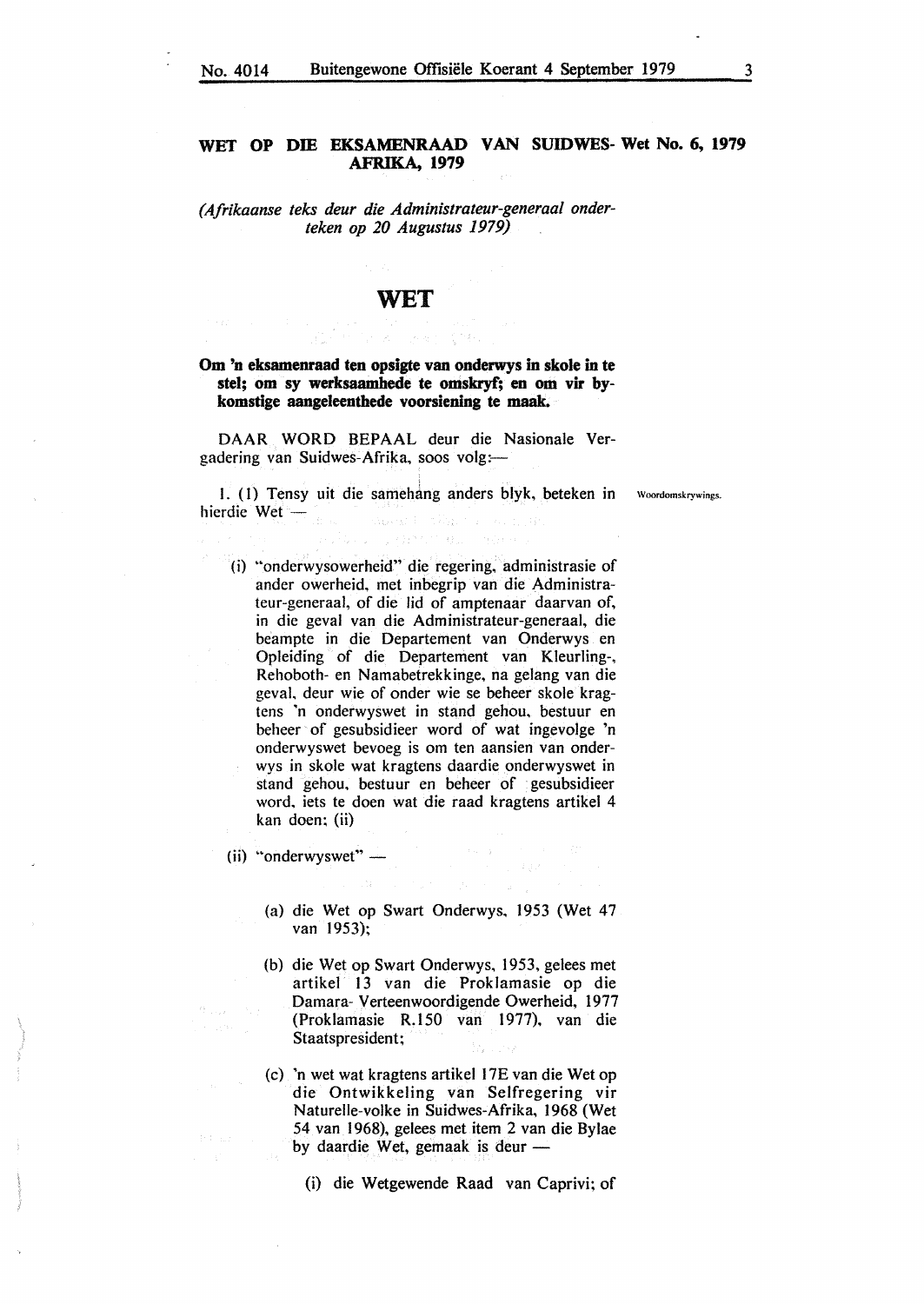#### **Act No. 6, 1979 EXAMINATION BOARD OF SOUTH WEST AFRICA ACT, 1979**

(ii) the Legislative Council of Kavango; or **不断的 2.2 不透明镜的复** 

Te<sup>9</sup> Savet

(iii) the Legislative Council of Owambo;

- (d) the Coloured Persons in South West Africa Education Act, 1972 (Act 63 of 1972);
	- (e) the Basters of Rehoboth Education Act, 1972 (Act 85 of 1972);
	- (f) the Nama in South West Africa Education Act, 1972 (Act 86 of 1972),

and includes any regulation made under the law in question; (ii) and a second contract of the second contract of the second contract of the second contract of the second contract of the second contract of the second contract of the second contract of the second contract o

(iv) "school" means any educational institution or that part of such an institution at which education is provided up to a standard not higher than standard 10, and which is maintained, managed and controlled or subsidized under an education law by an education authority, excluding any such educational institution or part of an · educational institution in respect of which a notice issued under subsection (2) is in force. (iv)

(2) The Administrator-General may by notice in the *Official Gazette* declare that as from a date specified in such notice, which may be a date earlier than the date of publication of such notice in the *Official Gazette,* the provisions of this Act shall not apply in relation to a school specified in such notice or any school falling within a class of schools so specified.  $13.7 - 45$ 

2. There shall be a board which shall be called the Examination Board of South West Africa.

3. The objects of the board shall be to place education in schools on an equal basis in respect of courses of instruction and syllabuses and to conduct or arrange examinations in respect of such courses in schools.

Powers of board.

Objects of board.

Establishment of board.

4. (1) The board may, in order to achieve its objects  $-$ 

(a) with the approval of the Administrator-General  $-$ 

(i) institute or abolish any course for the education of persons in schools or any class of schools;

(ii) prescribe the syllabus or syllabuses for any such course;

(iii) prescribe the nature and duration of, and the conditions for admission to, any such course;

LOST DESCRIPTION ON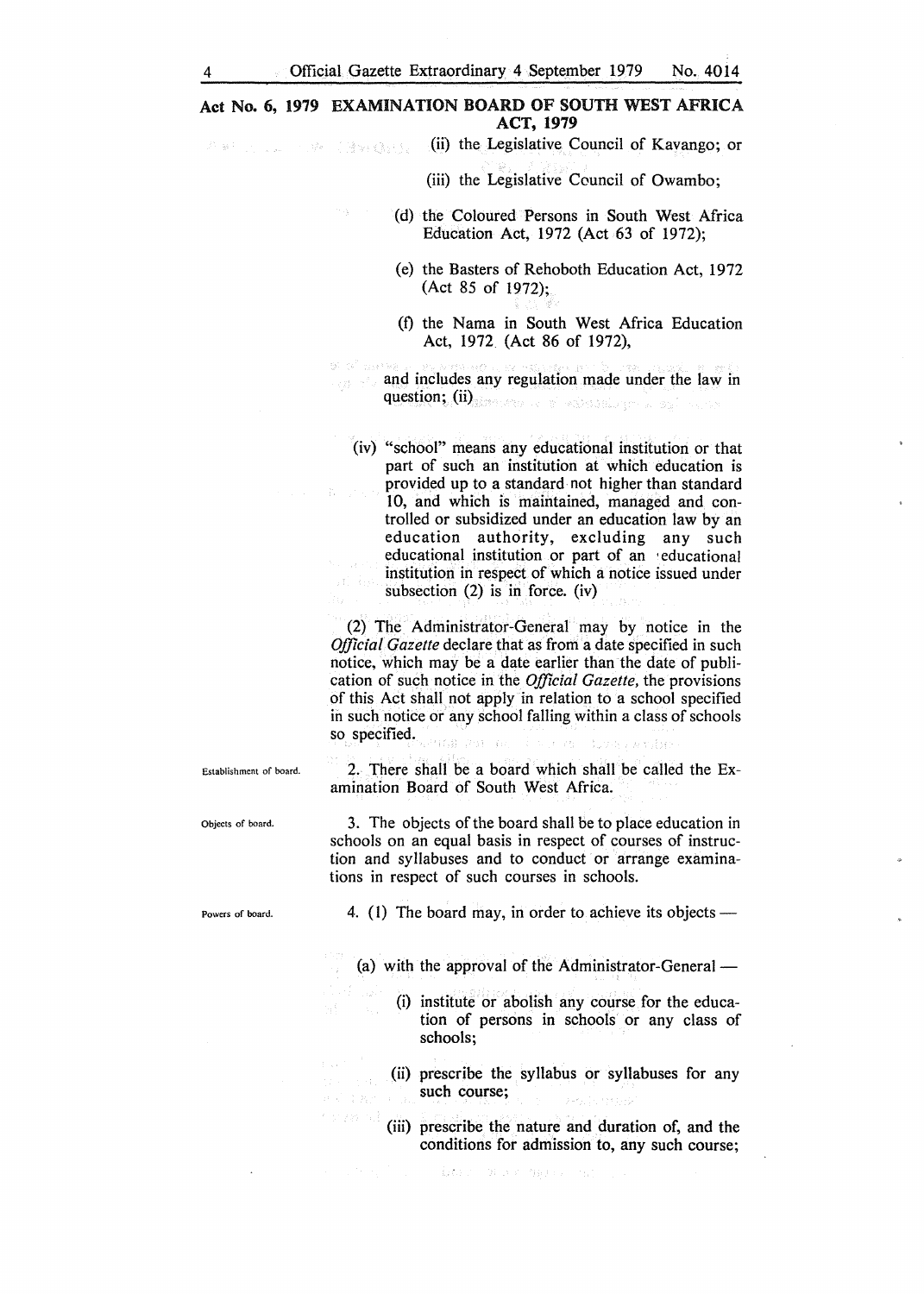# No. 4014 Buitengewone Offisiële Koerant 4 September 1979 55<br>WET OP DIE EKSAMENRAAD VAN SUIDWES- Wet No. 6, 1979 **AFRIKA, 1979**

(ii) die Wetgewende Raad van Kavango; of

(iii) die Wetgewende Raad van Owambo;

(d) die Wet op Onderwys vir Kleurlinge in Suidwes-Afrika, 1972 (Wet 63 van 1972);

(e) die Wet op Onderwys vir Basters van i popular ~ehoboth, 1972 (Wet 85 van 1972);

**(f) die Wet op Onderwys vir Namas in Suidwes-**Afrika, 1972 (Wet 86 van 1972),

en ook 'n regulasie wat kragtens die betrokke wet gemaak is; (iii) waard as

13341408033

Costable at

(iii) "raad" die Eksamenraad van Suidwes-Afrika by artikel 2 ingestel; (i) a basil part restrict  $t$  is<br>sebso in acologically specific particle

(iv) "skool" 'n onderwysinrigting of daardie deel van so 'n inrigting waar onderwys tot 'n standerd wat nie hoër as standerd 10 is nie verskaf word en wat krag- $\beta_2=0$ tens 'n onderwyswet deur 'n onderwysowerheid in stand gehou, bestuur en beheer of gesubsidieer word, uitgesonderd so 'n onderwysinrigting of dee! van 'n onderwysinrigting ten opsigte waarvan 'n kennisgewing kragtens subartikel (2) uitgereik, van krag is. (iv)

(2) Die Administrateur-generaal kan by kennisgewing in die *Offisiële Koerant* verklaar dat vanaf 'n datum in die kennisgewing genoem wat 'n datum voor die datum van publikasie van die kennisgewing in die *O./fisiiile Koerant* kan wees, die bepalings van hierdie Wet nie van toepassing is nie met betrekking tot 'n skool in die kennisgewing genoem of 'n skool wat in 'n aldus genoemde klas van skole val.

2. Daar is 'n raad wat die Eksamenraad van Suidwes- Instelling van raad. Afrika heet.

3. Die oogmerke van die raad is om ten opsigte van leer- Oogmerkc van rand. kursusse en leerplanne die onderwys in skole op 'n gelyke grondslag te plaas en om eksamens ten opsigte van sodanige kursusse in skole af te neem of te reël. The state of 4. (1) Die raad kan, ten einde sy oogmerke te bereik  $-$  Bevoegdhede van raad

ies algeby to gret zuzte its vrei

 $\Box$  (a) met die goedkeuring van die Administrateurenabl**generaal** als and de her benadel

(i) enige kursus vir die onderwys van persone in skole of enige klas van skole instel of afskaf;

**Example 1:** (ii) die leerplan of leerplanne vir so 'n kursus voorskryf; De Bare achteuthis<br>La roeg fan voorse gebouwde Alexificatiering

> (iii) die aard en duur van, en die voorwaardes vir toelating tot, so 'n kursus voorskryf;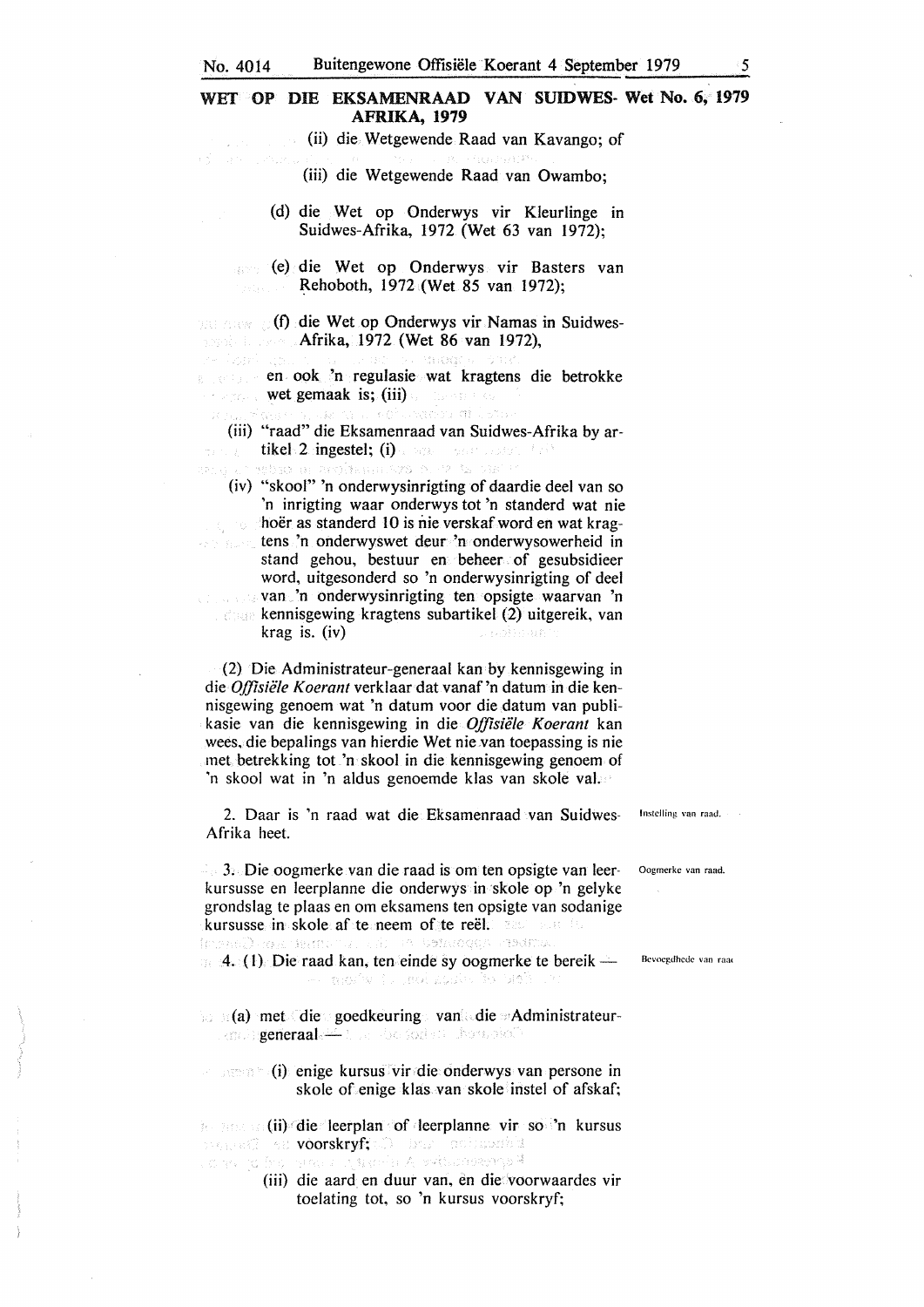#### **Act No. 6, 1979 EXAMINATION BOARD OF SOUTH WEST AFRICA ACT, 1979**

- (b) conduct, or make arrangements for the conduct of, examinations in respect of any such course, and for that purpose  $-$ 
	- (i) determine the items and places for the writing of such examinations;
	- (ii) make arrangements for the setting of examination papers and the marking of scripts;
	- (iii) on such conditions as the board may with the approval of the Administrator-General determine, appoint or cause to be appointed examiners, moderators, invigilators, secretaries for examination centres and other persons required in connection with such examinations;
	- (iv) determine standards to be attained by a candidate at such examinations in order to pass such examinations;
	- (v) issue instructions to be complied with by persons concerned in the conducting of such examinations;
- (c) issue, or cause to be issued, certificates, statements or other documents to persons who passed such examinations.

(2) The board may with the approval of the Administrator-General determine fees to be paid to an education authority in respect of any examination, certificate, statement or other document contemplated in subsection (1) by a person who received instruction in a school maintained, managed and controlled or subsidized by such education authority.

Constitution of board.

- 5. (1) The board shall consist of  $-$ 
	- (a) a chairman appointed as such by the Administrator-General; and
	- (b) not less than eight or more than fourteen other members appointed by the Administrator-General on the ground of their knowledge and experience in the field of education, of whom  $-$ 
		- (i) one shall be an officer in the Department of Coloured, Rehoboth and Nama Relations;
		- (ii) one shall be an officer in the Department of Education and Training;
		- (iii) one shall be an officer in the Department of Education and Culture of the Damara Representative Authority, nominated by or on behalf of that Authority;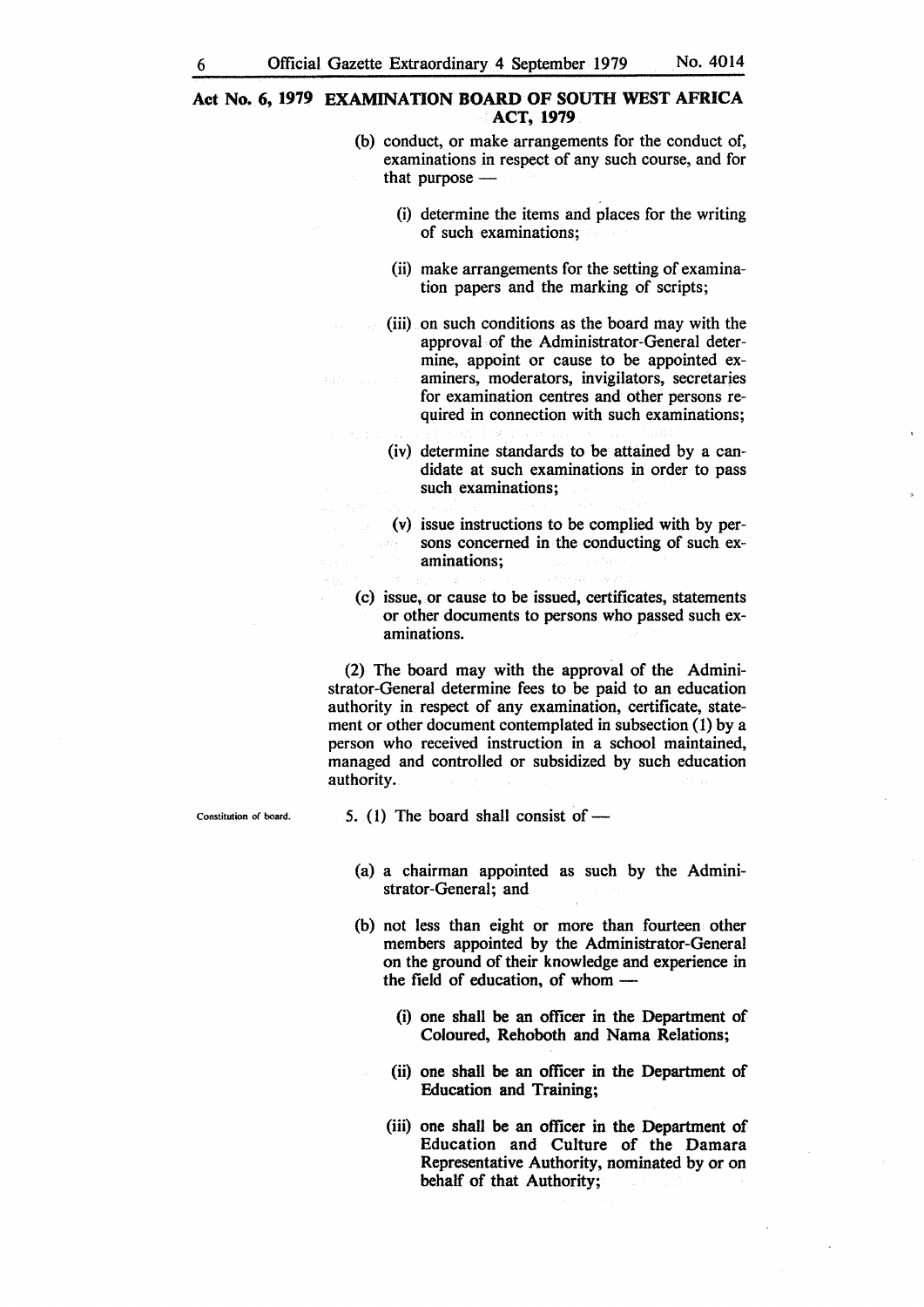#### **WET OP DIE EKSAMENRAAD VAN SUIDWES- Wet No. 6, 1979 AFRIKA, 1979**

- (b) eksamens ten opsigte van so 'n kursus afneem of reelings vir die afneem daarvan tref, en vir die  $doel$ гÁ, u 1. Gerald 1. bas
	- (i) die tye en plekke vir die afle van sodanige eksamens bepaal; **Carl Corp.**
	- (ii) reelings tref vir die opstel van vraestelle en die nasien van eksamenskrifte;

(iii) eksaminatore, moderatore, opsieners, sekretarisse vir eksamensentrums en ander () 法财产 ()。 persone wat in verband met sodanige ek- $\mathcal{E}_{\mathcal{U}}$  is the  $\mathcal{E}$ samens nodig is, aanstel of laat aanstel op die voorwaardes wat die raad met die goedkeuring van die Administrateur-generaal on the problem bepaal; in and ਬਰਾਂ ਵੱਡਣੀ ਇਹ ਖਾਰੰਸ਼ ਕੁਝ

(iv) standaarde bepaal waaraan 'n kandidaat by sodanige eksamens moet voldoen ten einde in araðsk<sup>a</sup> sodanige eksamens te slaag;'

- (v) voorskrifte uitreik waaraan persone wat in die afneem van sodanige eksamens gemoeid is, moet voldoen; Mindale Resu
	- (c) sertifikate, verklarings of ander stukke uitreik of laat uitreik aan persone wat in sodanige eksamens geslaag het. Przechowy -

(2) Die raad kan met die goedkeuring van die Administrateur-generaal gelde bepaal wat ten opsigte van 'n eksamen, sertifikaat, verklaring of ander stuk in subartikel (I) bedoel aan 'n onderwysowerheid betaal moet word deur iemand wat onderwys ontvang het in 'n skool wat deur daardie onderwysowerheid in stand gehou, bestuur en beheer of gesubsidieer word. **Paul Y / W / Paul V** 

5. (l) Die raad bestaan uit -

 $\alpha$  is

 $2.98$ 

Samcstelling. van raad,

(a) 'n voorsitter as sodanig deur die Administrateurgeneraal aangestel; en

- (b) minstens agt en hoogstens veertien ander lede deur die Administrateur-generaal aangestel op grond van hul kennis en ervaring op onderwysgebied van  $wie$  –
- (i) een 'n beampte in die Departement van Kleurling-, Rehoboth- en Namabetrekkinge moet wees; Taliation

- (ii) een 'n beampte in die Departement van Onderwys en Opleiding moet wees;
- (iii) een 'n beampte in die Departement van Onderwys en Kultuur van die Damara- Verteenwoordigende Owerheid moet wees wat deur of namens daardie Owerheid benoem is;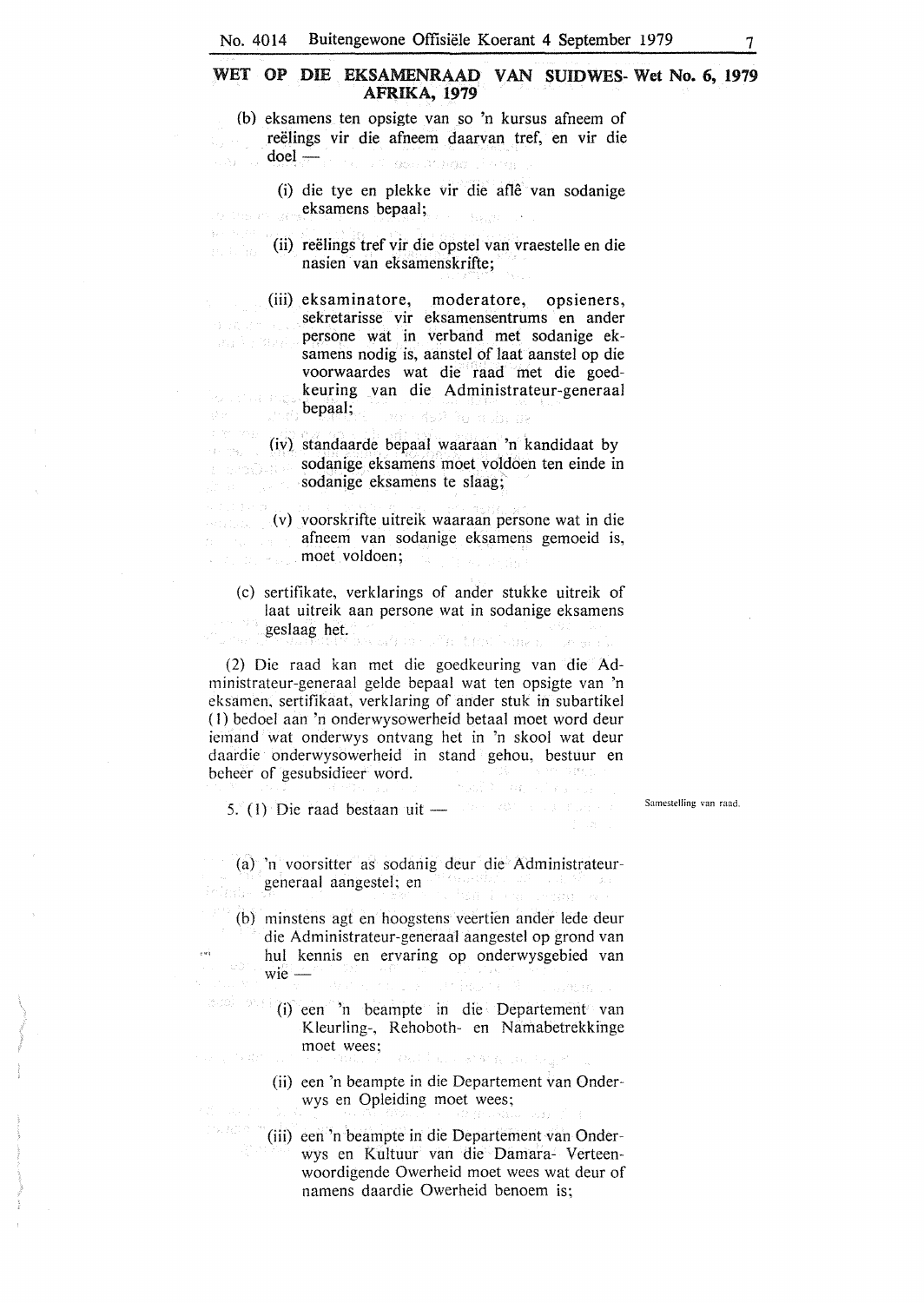#### Act No. 6, 1979 EXAMINATION BOARD OF SOUTH WEST AFRICA **ACT, 1979**

- (iv) one shall be an officer in the Department of Education and Culture of the Government of Caprivi, nominated by or on behalf of that Government;
- (v) one shall be an officer in the Department of Education and Culture of the Government of Kavango, nominated by or on behalf of that Government;
- (vi) one shall be an officer in the Department of Education and Culture of the Government of Owambo, nominated by or on behalf of that Government;
- ( vii) one shall be an officer in the Department of stration of Rehoboth: Provided that, as soon as possible after the date on which a government for Rehoboth comes into being in terms of section 11 of the Rehoboth Self-Government Act, 1976 (Act 56 of 1976), such member shall be an officer in the department of such government to which education matters are allocated, nominated by or on behalf of the Kaptein's Council referred to in that Act.

(2) Subject to the provisions of subsection (3), a member of the board shall hold office at the Administrator-General's pleasure.

(3) A member of the board who has been appointed under a provision of subsection  $(1)(b)$  in terms of which he is required to be an officer in a department mentioned in such provision or to be nominated by or on behalf of an authority so mentioned, shall vacate his office as such member if he ceases to be an officer in the department concerned or his nomination is revoked by or on behalf of the authority concerned.

(4) A member of the board who is not in the service of the State, the Administration of South West Africa, a government mentioned in subsection  $(1)(b)$  or the administration of Rehoboth on a full-time basis, may be paid such allowances as the Administrator-General may determine.

Meetings and decisions of board.

6. (1) The board shall determine the times and places for its meetings: Provided that the chairman may at any time convene a meeting of the board at a time and place determined by him.

(2) Eight members shall form a quorum for a meeting of the board.

(3) If the chairman is absent from any meeting of the board, the members present shall elect orie of their number to act in the place of the chairman at that meeting.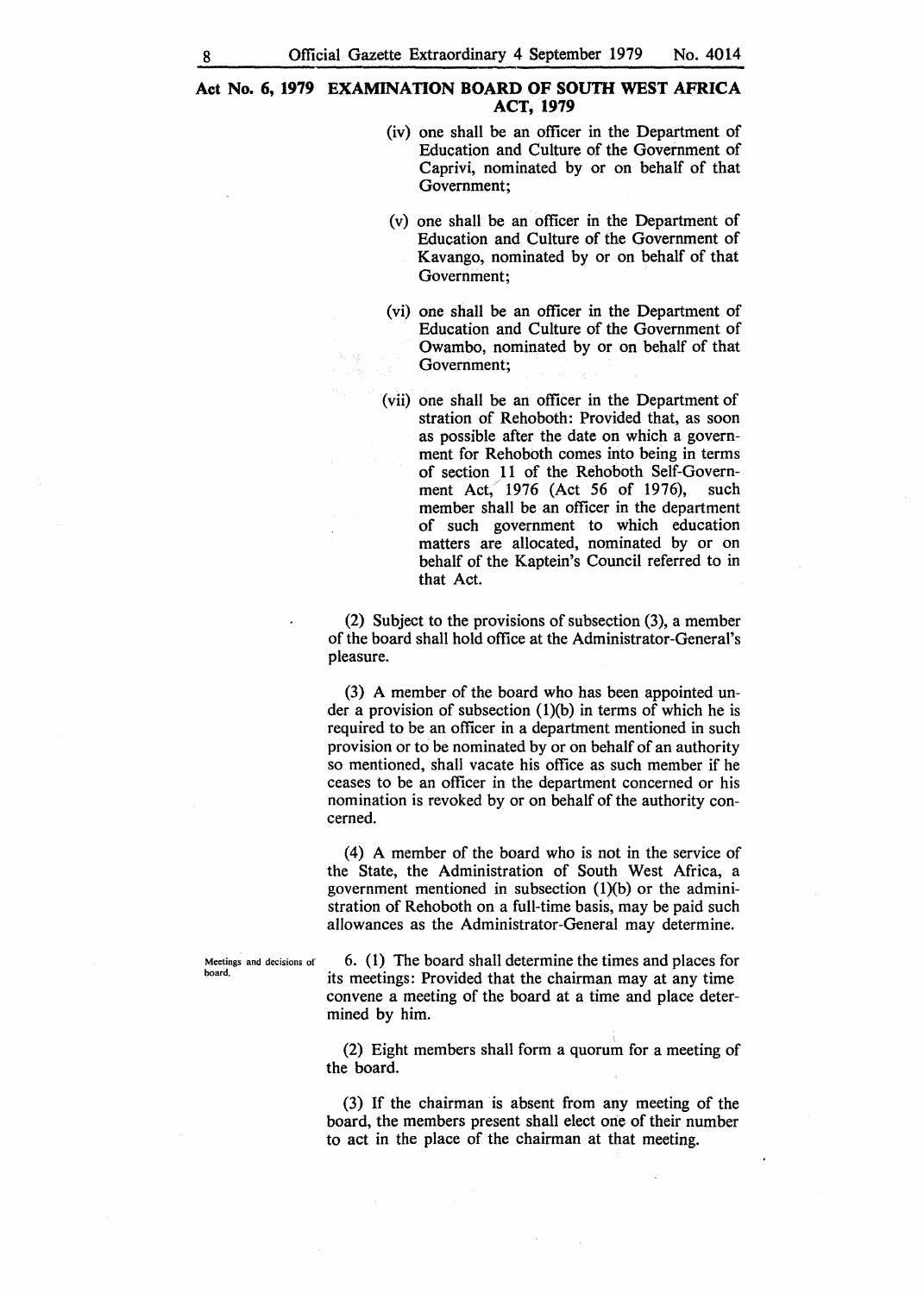#### **WET OP DIB EKSAMENRAAD VAN SUIDWES- Wet No. 6, 1979 AFRIKA, 1979**

- (iv) een 'n beampte in die bepartement van Onderwys en Kultuur van die Regering van Caprivi moet wees wat deur of namens daardie Regering benoem is;
- (v) een 'n beampte in die Departement van Onderwys en Kultuur van die Regering van Kavango moet wees wat deur of namens daardie Regering benoem is;
- ( vi) een 'n beampte in die Departement van Onderwys en Kultuur van die Regering van Owambo moet wees wat deur of namens daardie Regering benoem is;
- (vii) een aangestel word om die administrasie van Rehoboth te verteenwoordig: Met dien verstande dat, so gou doenlik na die datum waarop daar ingevolge artikel 11 van die Wet op Selfregering vir Rehoboth, 1976 (Wet 56 van 1976), 'n regering vir Rehoboth tot stand kom, sodanige lid 'n beampte in die departement van daardie regering waaronder onderwysaangeleenthede ingedeel is, moet wees wat deur of namens die in daardie Wet bedoelde Kapteinsraad benoem is.

(2) Behoudens die bepalings van subartikel (3), beklee 'n id van die raad sy amp vir solank dit die Administrateur zeneraal behaag.

(3) 'n Lid van die raad wat aangestel is kragtens 'n bepaling van subartikel (I)(b) ingevolge waarvan hy 'n beampte in 'n departement in die bepaling genoem, moet wees of deur of namens 'n aldus genoemde gesag benoem moet wees, ontruim sy amp as sodanige lid indien hy ophou om 'n beampte in die betrokke departement te wees of sy benoeming deur of namens die betrokke gesag ingetrek word.

(4) Aan 'n lid van die raad wat nie op 'n heeltydse grondslag in die diens van die Staat, die Administrasie van Suidwes-Afrika, 'n regering in subartikel (I)(b) genoem of die administrasie van Rehoboth is nie, kan die toelaes betaal word wat die Administrateur-generaal bepaal.

6. (I) Die raad bepaal die tye en plekke vir sy vergaderings: Met dien verstande dat die voorsitter te eniger tyd 'n vergadering van die raad kan belê op 'n tyd en plek deur horn bepaal.

(2) Agt lede maak 'n kworum vir 'n vergadering van die raad uit.

(3) lndien die voorsitter van 'n vergadering van die raad afwesig is, kies die aanwesige lede een uit hul midde om op daardie vergadering in die plek van die voorsitter op te tree.

Vcrgadcrings en bcsluite **\'an raad.**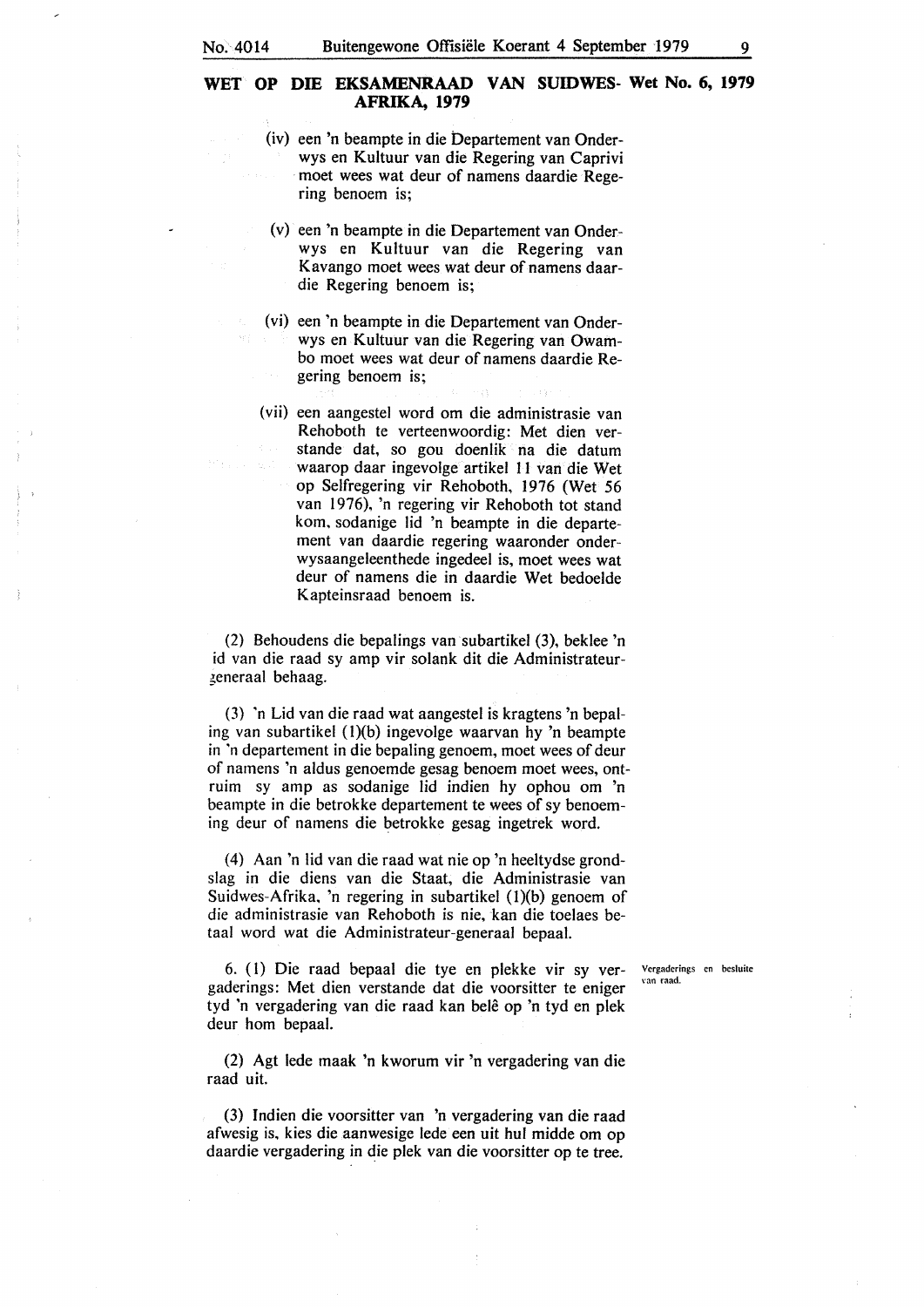#### Act **No. 6, 1979 EXAMINATION BOARD OF SOUTH** WEST AFRICA **ACT, 1979**

(4) The decision of a majority of the members present at a meeting of the board shall be the decision of the board: Provided that in the event of an equality of votes the chairman shall have a casting vote in addition to his deliberative vote.

Performance of administrative and clerical work.

7. (1) The administrative and clerical work involved in the performance of the board's functions, shall be performed by officers or employees in the public service made available for that purpose.

(2) The board may designate an. officer or employee referred to in subsection (1) to be the secretary of the board.

Expenses of board.

8. (1) The board shall incur no expenses without the prior approval of the Administrator-General.

(2) Any expenses incurred by the board shall, subject to the provisions of subsection (4), be paid by the various education authorities in accordance with subsection (3).

li sechi

(3) Each education authority shall be liable for a proportionate share of such expenses, which shall be determined by the board on a basis approved by the Administrator-General.

(4) The Secretary for Coloured, Rehoboth and Nama Relations or any other officer in the public service designated by the Administrator-General may pay any expenses incurred by the board out of moneys appropriated by law for that purpose.

(5) If an education authority is liable in terms of subsection (3) for an amount which has been paid under subsection (4), the education authority concerned shall refund such amount to the officer who made the payment, and that officer shall pay such amount into the fund or account from which he made the payment.

9. (1) A power conferred upon an education authority under any provision of an education law, to do with regard to education in schools maintained, managed and controlled or subsidized by it, anything that may be done by the board under section 4, shall not be exercised by such education authority except with the approval of the board.

(2) Any reference in an education law to a provision thereof contemplated in subsection (1) or anything done or that may be done under such a provision by the education authority concerned, shall, except where it is clearly inappropriate, be construed as a reference to the corresponding provision of section 4 of this Act or, as the case may be, anything done or that may be done by the board under such corresponding provision.

and of the state of the state and the state of the state of the state of the

Application of education laws.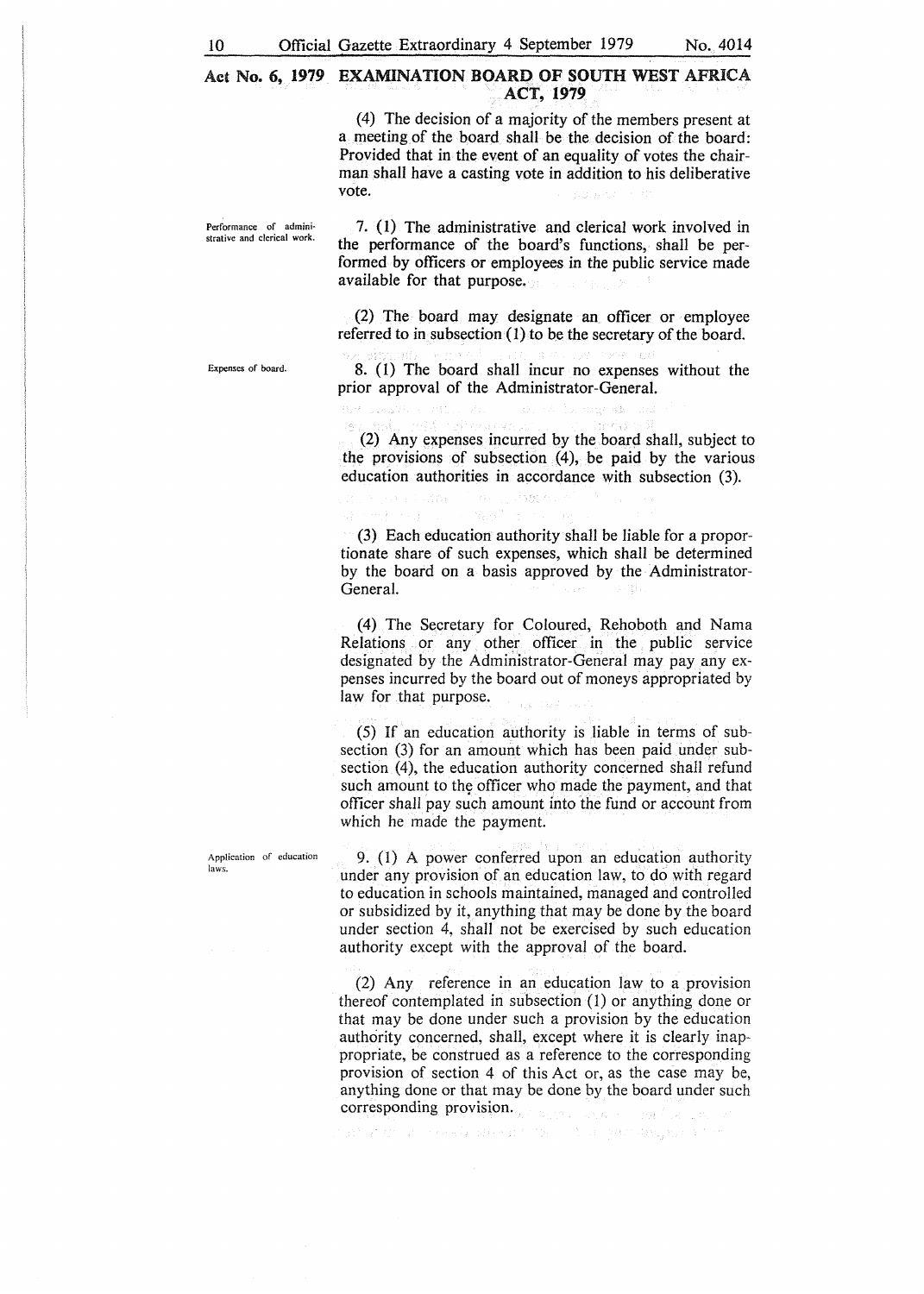#### WET OP DIE EKSAMENRAAD VAN SUIDWES- Wet No. 6, 1979 **AFRIKA, 1979**

(4) Die besluit van 'n meerderheid van die lede wat op 'n vergadering van die raad aanwesig is, is die besluit van die raad: Met dien verstande dat by 'n staking van stemme die voorsitter 'n beslissende stem benewens sy beraadslagende stem het.

7. (l} Die administratiewe en klerklike werk verbonde aan die verrigting van die raad se werksaamhede, word ver-· rig deur beamptes of werknemers in die Staatsdiens wat vir die doel beskikbaar gestel is.

(2) Die raad kan 'n beampte of werknemer in subartikel ( I) bedoel, aanwys as sekretaris van die raad.

8. (1) Die raad gaan geen uitgawes sonder die vooraf- Uitgawes van raad. gaande goedkeuring van die Administrateur-generaal aan nie.

(2) Uitgawes deur die raad aangegaan, word, behoudens die bepalings van subartikel (4), deur die verskillende onderwysowerhede betaal ooreenkomstig die bepalings van subartikel (3).

(3) Elke onderwysowerheid is aanspreeklik vir 'n proporsionele gedeelte van sodanige uitgawes, wat deur die raad bepaal word op 'n grondslag deur die Administrateurgeneraal goedgekeur.

(4) Die Sekretaris van Kleurling-, Rehoboth- en Namabetrekkinge of 'n ander beampte in die Staatsdiens deur die Administrateur-generaal aangewys, kan uitgawes deur die raad aangegaan, betaal uit gelde wat vir die doel by wet bewillig is.

(5) Indien 'n onderwysowerheid ingevolge subartikel (3) aanspreeklik is vir 'n bedrag wat kragtens subartikel (4) betaal is, moet die betrokke onderwysowerheid daardie bedrag aan die beampte wat dit betaal het, terugbetaal, en daardie beampte stort dit in die fonds of rekening waaruit hy die betaling gedoen bet.

9. ( I) 'n Bevoegdheid wat kragtens 'n bepaling van 'n onderwyswet aan 'n onderwysowerheid verleen word om met betrekking tot onderwys in skole deur hom in stand gehou, bestuur en beheer of gesubsidieer, iets te doen wat kragtens artikel 4 deur die raad gedoen kan word, word nie deur daardie onderwysowerheid uitgeoefen nie behalwe met die goedkeuring van die raad.

(2) 'n Verwysing in 'n onderwyswet na 'n in subartikel (I) bedoelde bepaling daarvan of iets wat kragtens so 'n bepaling deur die betrokke onderwysowerheid gedoen is of gedoen kan word, word, behalwe waar dit klaarblyklik onvanpas is, uitgelê as 'n verwysing na die ooreenstemmende bepaling van artikel 4 van hierdie Wet of, na gelang van die geval, iets wat kragtens daardie ooreenstemmende bepaling deur die raad gedoen is of gedoen kan word.

Verrigting van administra~ tiewe en klerklikc werk.

Toepassing van onderwyswctte.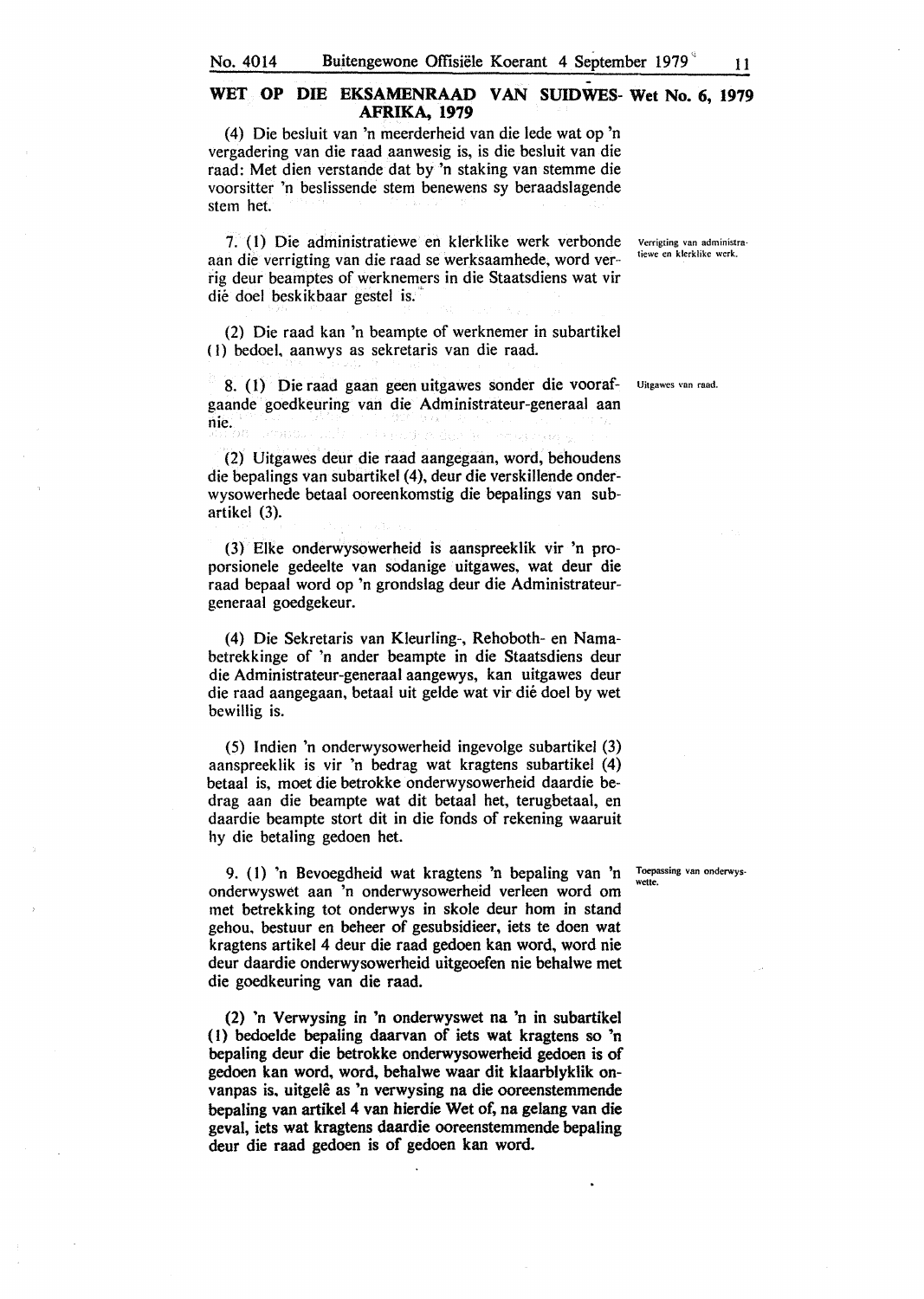#### Act No. 6, 1979 EXAMINATION BOARD OF SOUTH WEST AFRICA **ACT, 1979**

(3) The provisions of this Act shall. not apply with reference to the education or further education in any school of persons who in the year 1978 are enrolled at any school for a course for standard 9 or standard 10.

Transitional provisions.

10. (1) Anything done under an education law before 1 March 1978 that could be done by the board under any provision of section  $4(1)(a)$  or (b)(iv) or (v) shall, in so far as it is still of force and effect immediately before that date, be deemed to have been done under such provision by the board.

(2) The persons who, on the date upon which this Act is published in the *Official Gazette,* are members of the board shall, subject to the provisions of subsections (2) and (3) of section 5, be deemed to have been appointed in accordance with the provisions of subsection  $(1)$  of that section, and the board shall be deemed to have been constituted in accordance with the provisions of the said subsection (1) at all relevant times before that date.

I I. This Act shall be called the Examination Board of South West Africa Act, 1979, and shall be deemed to have come into operation on 1 March 1978.

na chamar sukuain waccomana na politika tanama na h satisficants are all

为你是人, 不知之不是难, shi mail of bo and most offe ານສຸດຂອງໄທ ສະໄດ້ ລາວ ໄດ້ອນ ລາວໄດ້ແຂວງ ລັດເລີ່ມ <sub>ແຕ</sub>່ມີ ສ່ວນ n<br>Alban an Contract of Alban and Alban and Alban and Alban and Alban and Alban and Alban and Alban and Alban and الاقتصادية على المسابقة المتواصلة المسابقة الأسلامية المسابقة.<br>توفيد المسابق المسابقة المسابقة المسابقة المسابقة المسابقة المسابقة nija Et

for the state of the problems as the state of the state a talik a la sua mara a caracter a marca de la caracter.<br>La talika a la sua mara a característica a diseñada in Albert Charles in Marine and the Washington of British and South and South and South Albert Charles and South Albert Charles and South Albert Charles and South Albert Charles and South Albert Charles and South Albert Ch ro dan deus dada shar dirma bansa shi amin'i . company grimes in the proven side in the cross company of plane. ous weeken and set of the

a man is may of a financial area as discovered a man in i e de l'annier de l'année de la companyation de la companyation<br>Le commune de la companyation de la companyation de la companyation de la companyation de la companyation de l<br>Le commune de la companyation de la companyati ina o xim ce na ndone jim lashow je ponasin obnazbi upj the growth that you and the rank

isdimites in a nature promotive and playment of (S). a bedselv odening darvan el var autora arten en a to a wording bindtow or conserve sits about sitingularies. one distributed the more own lost dynamical community. channaiche cron de un quierraren d'un ôbjecte di santar with now give research of van have the second the seasons of the กุลวัย ชุดบางรัยทะ (27 - 532 ค.ศ. 25 - 322 ธ.ค.ศ. 251 ชุดบาง 251 - 252 - 252 ค.ศ. 252 ค.ศ. 252 ค.ศ. 252 ค.ศ. 2 re mais territore e el germon less to turl

Short title and commence ment.